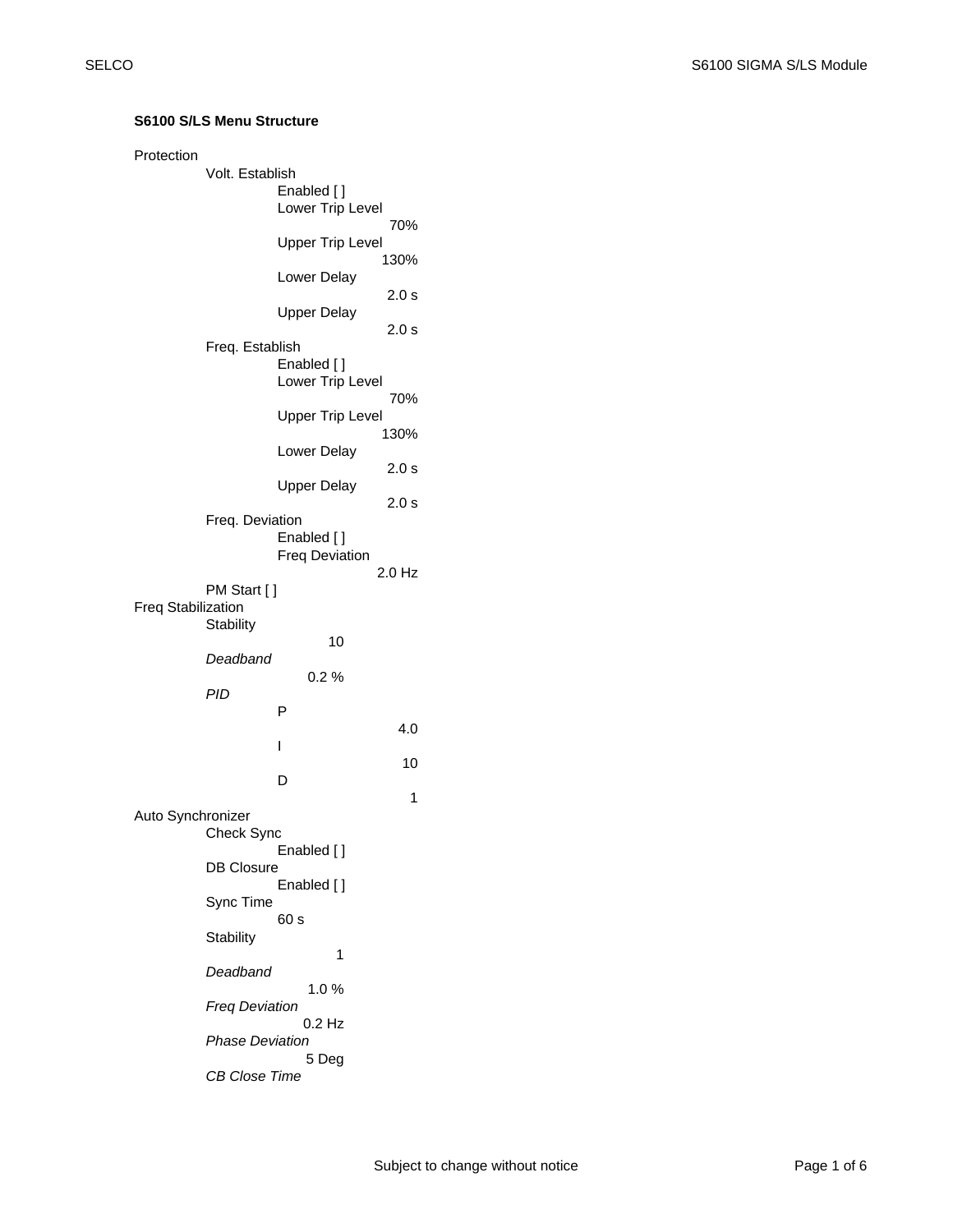|                           |                       |          | 80 ms           |         |  |
|---------------------------|-----------------------|----------|-----------------|---------|--|
|                           | PID                   | P        |                 |         |  |
|                           |                       | I        |                 | 6.0     |  |
|                           |                       | D        |                 | 10      |  |
|                           |                       |          |                 | 1       |  |
| <b>Act Load Sharer</b>    | <b>Load Deviation</b> |          |                 |         |  |
|                           | Stability             |          | 0%              |         |  |
|                           | Deadband              |          | 5               |         |  |
|                           | <b>Parallel Lines</b> |          | 2.0%            |         |  |
|                           |                       | Volt Min |                 |         |  |
|                           |                       |          | Volt Max        | 6.0 VDC |  |
|                           | Ramp Time             |          | 20 <sub>s</sub> |         |  |
|                           | Ramp Stability        |          | 10              |         |  |
|                           | <b>CB Trip Level</b>  |          | 5%              |         |  |
|                           | PID                   | P        |                 |         |  |
|                           |                       | I        |                 | 1.0     |  |
|                           |                       | D        |                 | 10      |  |
| <b>Volt Stabilization</b> |                       |          |                 | 1       |  |
|                           | Stability             |          | 5%              |         |  |
|                           | Deadband              |          | 0.2%            |         |  |
|                           | <b>PID</b>            | Ρ        |                 |         |  |
|                           |                       | I        |                 | 1.0     |  |
|                           |                       | D        |                 | 10      |  |
| <b>Volt Matcher</b>       |                       |          |                 | 1       |  |
|                           | Stability             |          | 5               |         |  |
|                           | Deadband              |          | 5.0%            |         |  |
|                           | PID                   | P        |                 |         |  |
|                           |                       |          |                 | 1.0     |  |
|                           |                       | I        |                 | 10      |  |
|                           |                       | D        |                 |         |  |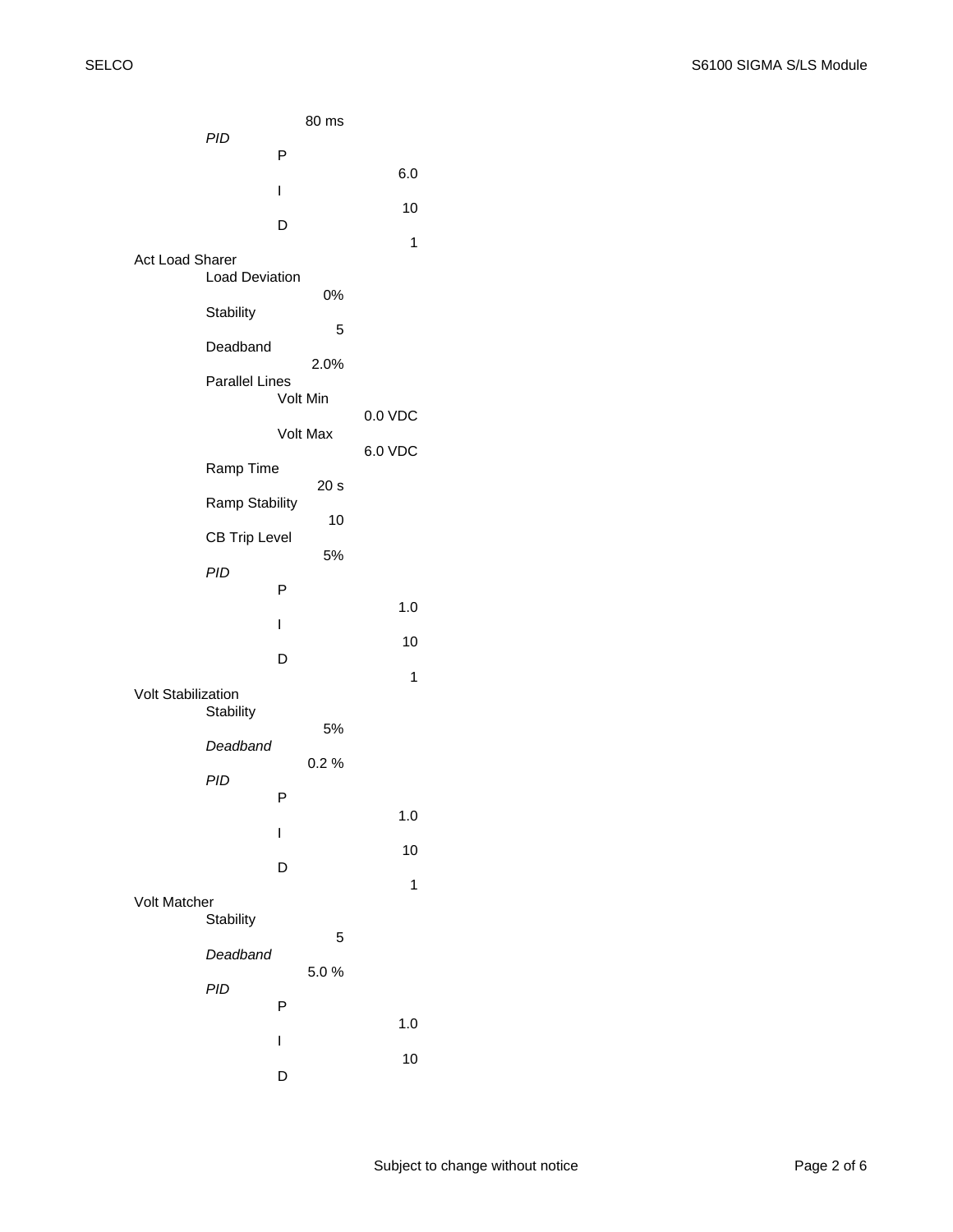| <b>React Load Sharer</b> |                                                |                                | 1         |  |  |
|--------------------------|------------------------------------------------|--------------------------------|-----------|--|--|
| <b>Load Deviation</b>    |                                                |                                |           |  |  |
|                          | Stability                                      | 0%                             |           |  |  |
|                          | Deadband                                       | 5                              |           |  |  |
|                          | Parallel Lines                                 | 2.0%                           |           |  |  |
|                          |                                                | Volt Min                       | $0.0$ VDC |  |  |
|                          |                                                | Volt Max                       | 6.0 VDC   |  |  |
|                          | Ramp Time                                      |                                |           |  |  |
|                          | <b>Ramp Stability</b>                          | 20 s                           |           |  |  |
|                          | PID                                            | 10                             |           |  |  |
|                          |                                                | Р                              | 1.0       |  |  |
|                          |                                                | I                              | 10        |  |  |
|                          |                                                | D                              |           |  |  |
| I/O & Relays             |                                                |                                | 1         |  |  |
|                          | Alarm Relay                                    |                                |           |  |  |
|                          | Sys (o)<br>Sys+Prot ()<br><b>CB Trip Relay</b> |                                |           |  |  |
|                          |                                                |                                |           |  |  |
|                          |                                                | ND ( )<br>NE (o)               |           |  |  |
|                          | <b>Start Signal</b>                            | Continous (o)                  |           |  |  |
|                          | Pulse ()                                       |                                |           |  |  |
|                          | <b>Start Pulse</b>                             | 1000 ms                        |           |  |  |
|                          | <b>Start Timeout</b>                           | 10 s                           |           |  |  |
|                          | Stop Signal                                    |                                |           |  |  |
|                          |                                                | Continous (o)<br>Pulse ()      |           |  |  |
|                          | <b>Stop Pulse</b>                              | 1000 ms                        |           |  |  |
| System                   |                                                |                                |           |  |  |
|                          | <b>Speed Control</b>                           | Enabled [v]                    |           |  |  |
|                          |                                                | Governor Ctrl (o)              |           |  |  |
|                          |                                                | Freq Out ()<br>Speed Relay (o) |           |  |  |
|                          |                                                | Analog Out 1 ()                |           |  |  |
|                          |                                                | PWM Out 1 ()<br>Min Pulse Dur  |           |  |  |
|                          |                                                |                                | 250 ms    |  |  |
|                          |                                                | Duty Cycle                     | 2.0 s     |  |  |
|                          |                                                | Signal                         |           |  |  |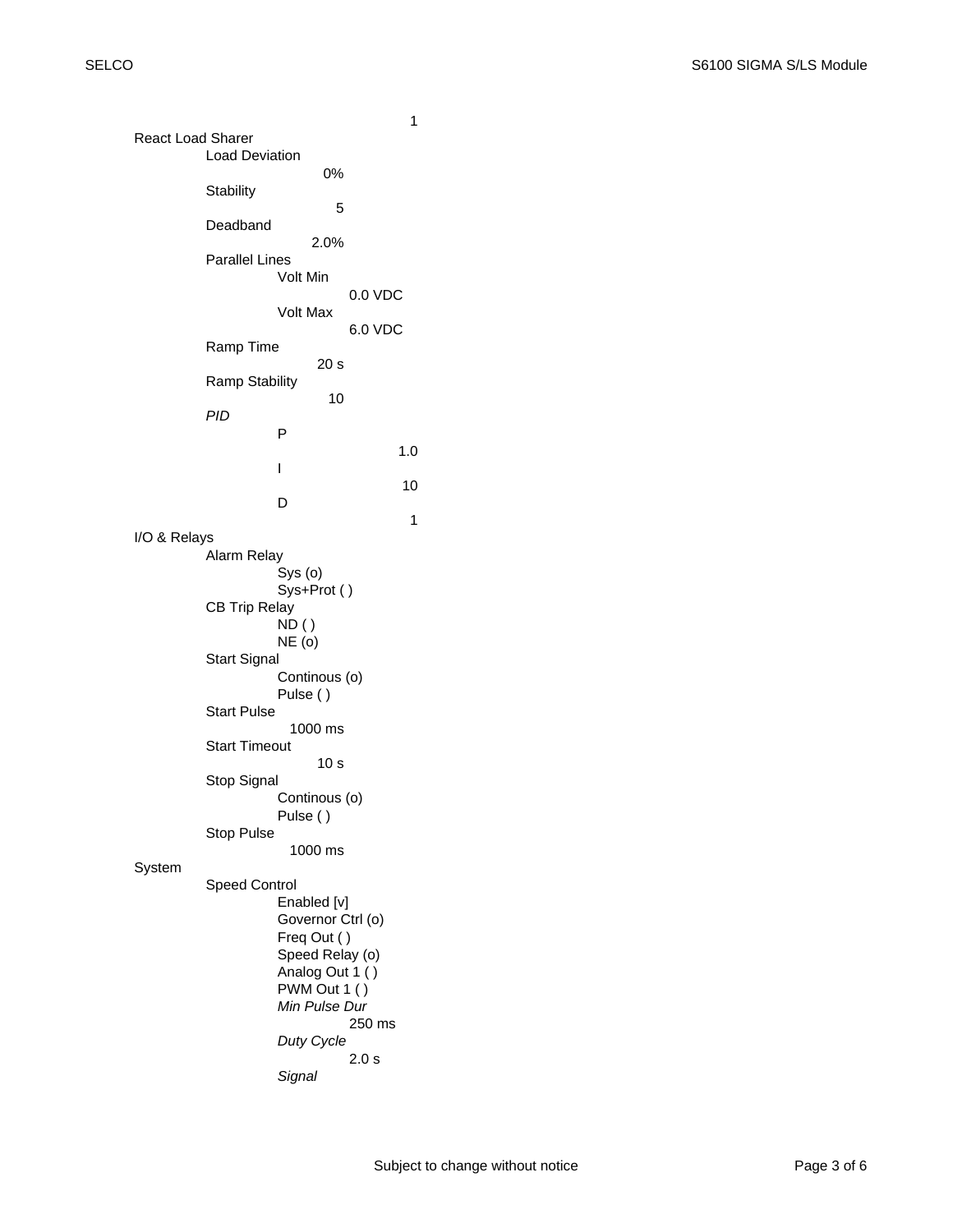Voltage (o) Current ( ) PWM ( ) *Volt Min* -5.000 VDC *Volt Max* 5.000 VDC *Current Min* 4.000 mA *Current Max* 20.000 mA *PWM Freq* 500 Hz *PWM Volt Min* 0.000 VDC *PWM Volt Max* 8.000 VDC Voltage Control Enabled [v] AVR Ctrl (o) Volt Out ( ) Volt Relay (o) Analog Out 2 ( ) *Min Pulse Dur* 250 ms *Duty Cycle* 2.0 s *Signal* Voltage (o) Current ( ) PMW ( ) *Volt Min* -5.000 VDC *Volt Max* 5.000 VDC *Current Min* 4.000 mA *Current Max* 20.000 mA *PWM Freq* 500 Hz *PWM Volt Min* 0.000 VDC *PWM Volt Max* 8.000 VDC Power Source Auxiliary (o) Shaft ( ) Grid ( ) *Power Import* Enabled [ ] Max Import 100% Fixed Import (o) Peak Import ( ) Value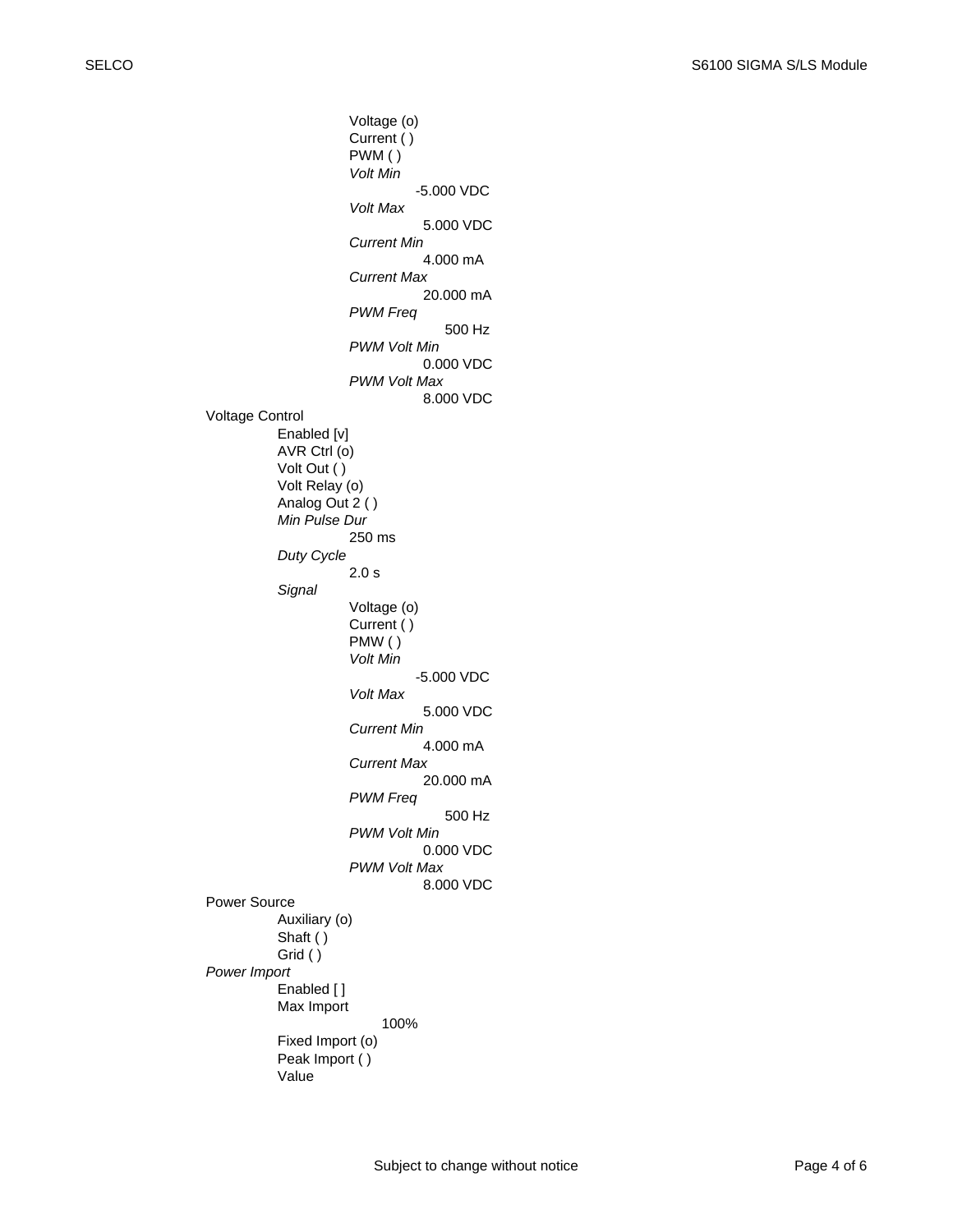RS232

RS485

25% *Power Export* Enabled [ ] Max Export 100% Fixed Export (o) Excess Export ( ) value 25% Volt OK Window 10% Duty Hour 0 Priority 1 Power-up Delay 5 s Setup Default Yes ( ) No (o) Revision Info YYMMDD Baud Rate 1200 ( ) 2400 ( ) 4800 ( ) 9600 (o) 19200 ( ) Parity None (o) Even ( ) Odd ( ) Data Bits 7 ( ) 8 (o) **StopBits** 1 (o) 2 ( ) MODBUS Address 2 Baud Rate 1200 ( ) 2400 ( ) 4800 ( ) 9600 (o) 19200 ( ) Parity None (o) Even ( ) Odd ( ) Data Bits 7 ( ) 8 (o) StopBits